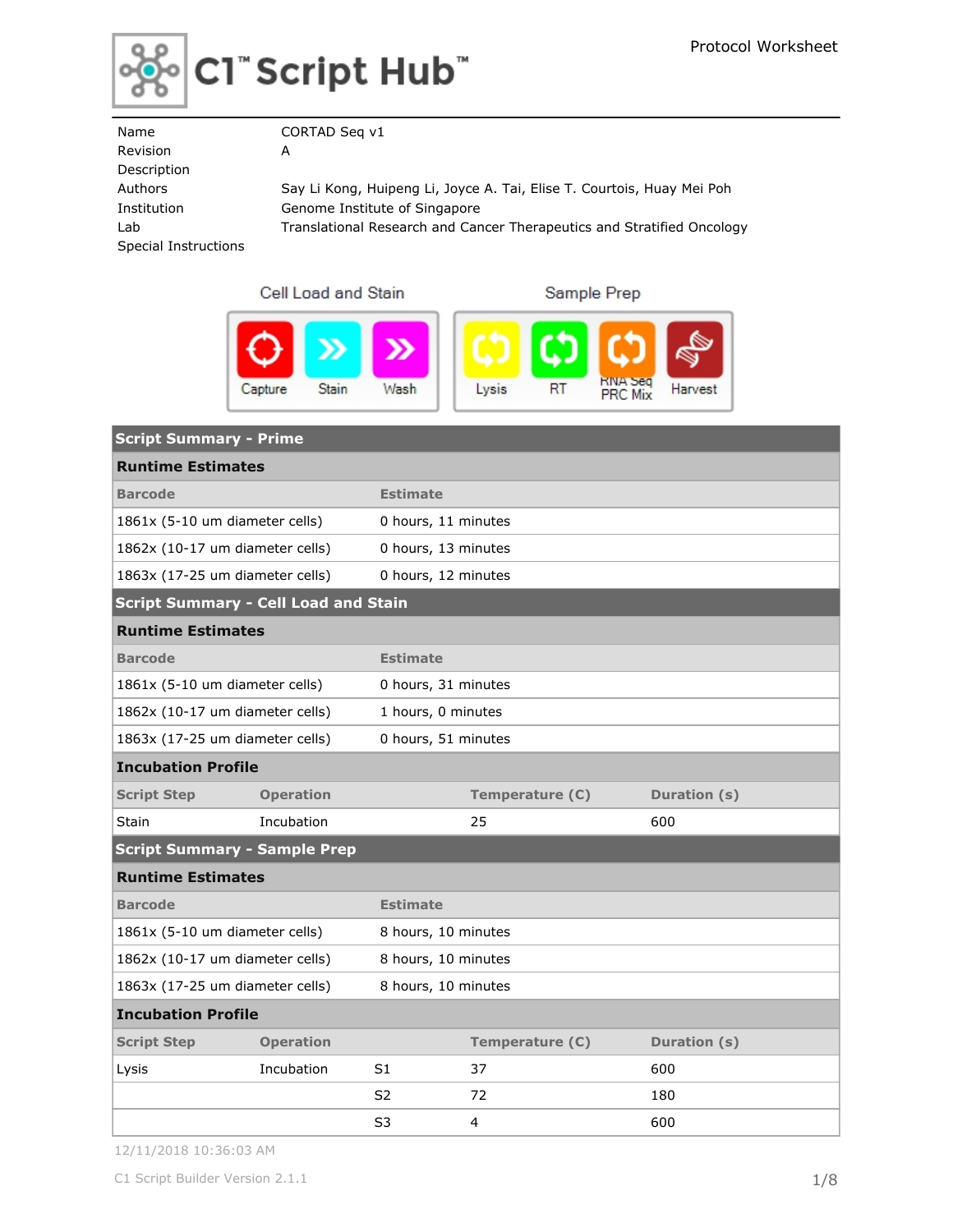

|                 |            | S4             | 25 | 60   |
|-----------------|------------|----------------|----|------|
| <b>RT</b>       | Incubation | S <sub>1</sub> | 42 | 5400 |
|                 |            | S <sub>2</sub> | 70 | 600  |
| RNA Seq PRC Mix | Hot Start  | 95C            | 95 | 60   |
| RNA Seq PRC Mix | PCR x5     | Denaturation   | 95 | 20   |
|                 |            | Annealling     | 58 | 240  |
|                 |            | Extension      | 68 | 360  |
| RNA Seq PRC Mix | PCR x9     | Denaturation   | 95 | 20   |
|                 |            | Annealling     | 64 | 30   |
|                 |            | Extension      | 68 | 360  |
| RNA Seq PRC Mix | PCR x7     | Denaturation   | 95 | 30   |
|                 |            | Annealling     | 64 | 30   |
|                 |            | Extension      | 68 | 420  |
| RNA Seq PRC Mix | Extension  | 72C            | 72 | 600  |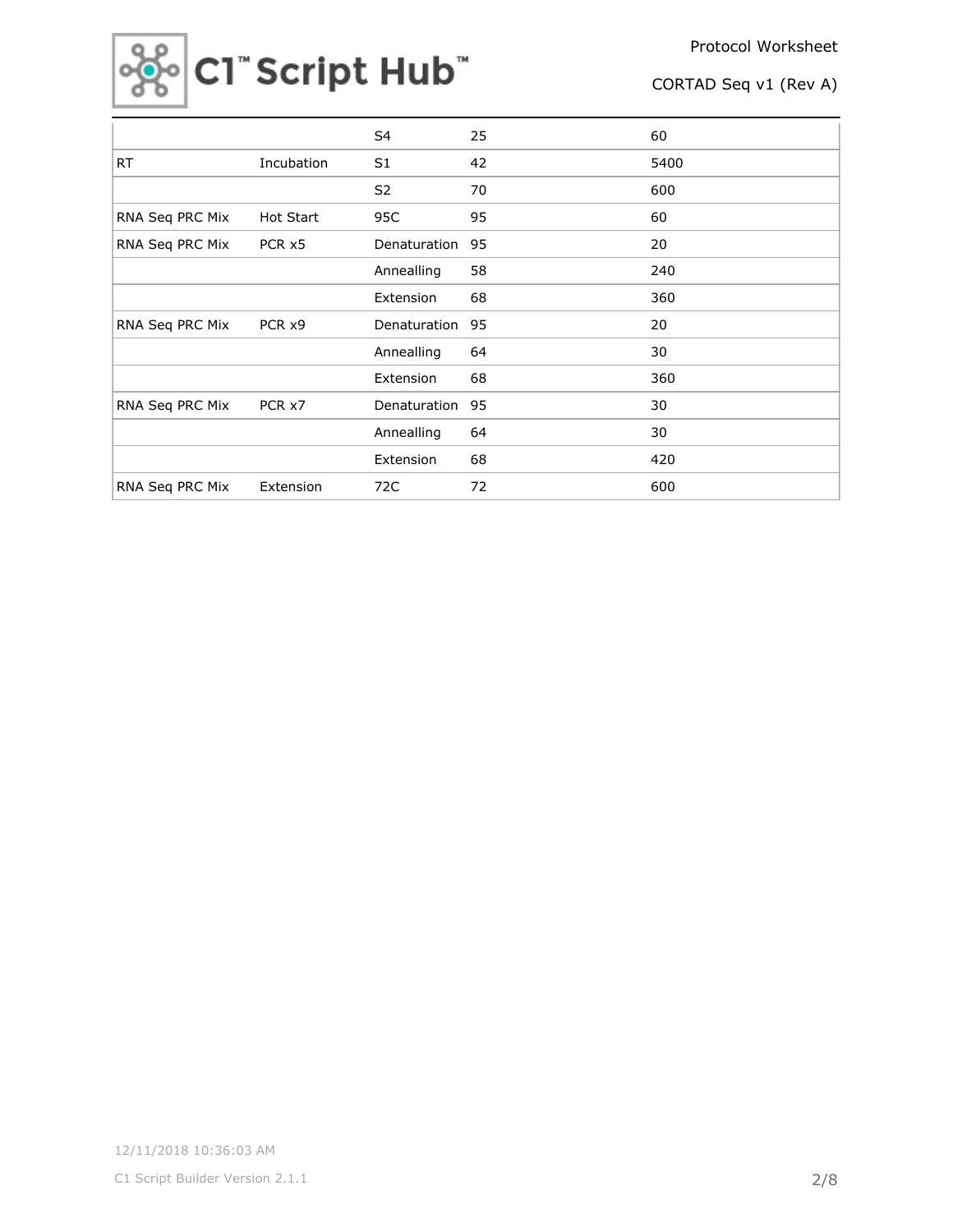

# **Script Reagent Details - Prime**



| <b>Reagent Loading</b>               |                |                    |                   |                      |
|--------------------------------------|----------------|--------------------|-------------------|----------------------|
| <b>Name</b>                          | Volume (µl)    | <b>IFC Inlet</b>   | <b>Notes</b>      |                      |
| Harvest Reagent                      | $200$ µl       | A1                 |                   |                      |
| Harvest Reagent                      | $200$ µl       | A2                 |                   |                      |
| <b>Blocking Reagent</b><br>$\bullet$ | <b>֎</b> 15 µl | C1                 |                   |                      |
| <b>Blocking Reagent</b><br>$\bullet$ | $15$ µl        | C <sub>2</sub>     |                   |                      |
| Harvest Reagent                      | $20 \mu$       | <b>P1</b>          |                   |                      |
| Harvest Reagent                      | $20 \mu$       | P <sub>2</sub>     |                   |                      |
| <b>Reagent Mix Recipe - Prime</b>    |                |                    |                   |                      |
| <b>Blocking Reagent</b>              |                |                    |                   |                      |
| <b>Reagent (Stock Concentration)</b> |                | Mix Prep $(\mu I)$ | <b>Prep Conc.</b> | <b>Chamber Conc.</b> |
| C1 Blocking RGT (1X)                 |                |                    |                   |                      |
| <b>Harvest Reagent</b>               |                |                    |                   |                      |
| <b>Reagent (Stock Concentration)</b> |                | Mix Prep $(\mu I)$ | <b>Prep Conc.</b> | <b>Chamber Conc.</b> |
| C1 Harvest RGT (1X)                  |                |                    |                   |                      |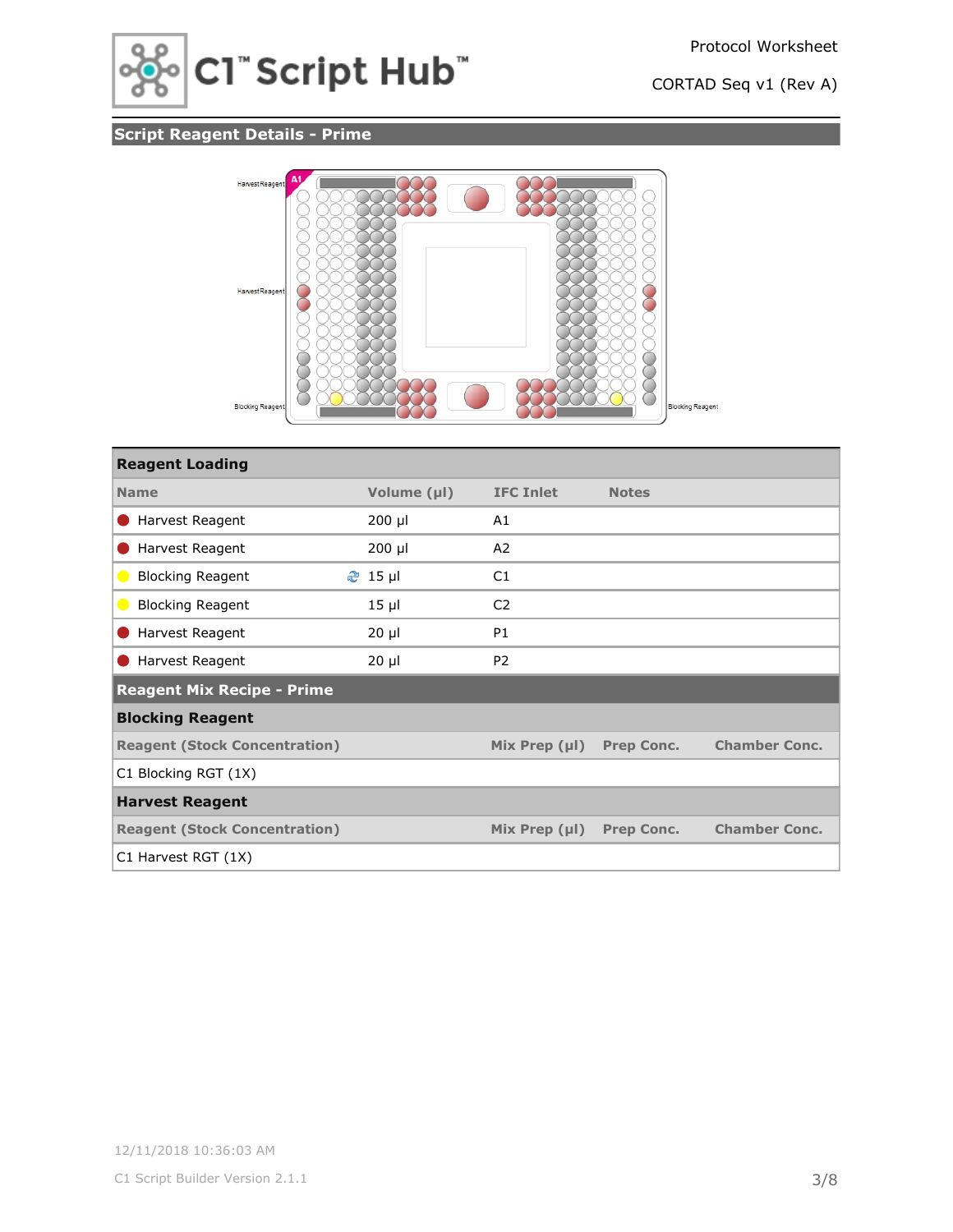



# **Script Reagent Details - Cell Load and Stain**



| <b>Inlet Reuse</b>                       |                  |                |                     |                                          |                   |                                                              |
|------------------------------------------|------------------|----------------|---------------------|------------------------------------------|-------------------|--------------------------------------------------------------|
| <b>Name</b>                              | <b>IFC Inlet</b> |                | <b>Instructions</b> |                                          |                   |                                                              |
| $\bullet$ Cell Mix                       | C1               |                |                     | Aspirate inlet prior to loading reagents |                   |                                                              |
| ● Flowthrough Outlet                     | C <sub>2</sub>   |                |                     |                                          |                   | Aspirate inlet prior to loading reagents (1862x, 1863x only) |
| <b>Reagent Loading</b>                   |                  |                |                     |                                          |                   |                                                              |
| <b>Name</b>                              |                  | Volume (µl)    |                     | <b>IFC Inlet</b>                         | <b>Notes</b>      |                                                              |
| LIVE/DEAD Staining Solution              |                  | 7              |                     | $\mathbf{1}$                             |                   |                                                              |
| <b>Preloading Reagent</b>                | ₹ 24             |                |                     | $\overline{2}$                           |                   |                                                              |
| 1x PBS                                   |                  | $\overline{7}$ |                     | 5                                        |                   |                                                              |
| Cell Mix                                 | € 6              |                | C1                  |                                          |                   |                                                              |
| Reagent Mix Recipe - Cell Load and Stain |                  |                |                     |                                          |                   |                                                              |
| <b>Preloading Reagent</b>                |                  |                |                     |                                          |                   |                                                              |
| <b>Reagent (Stock Concentration)</b>     |                  |                |                     | Mix Prep $(\mu I)$                       | <b>Prep Conc.</b> | <b>Chamber Conc.</b>                                         |
| C1 Preloading RGT (1X)                   |                  |                |                     |                                          |                   |                                                              |
| <b>Cell Mix</b>                          |                  |                |                     |                                          |                   |                                                              |
| <b>Reagent (Stock Concentration)</b>     |                  |                |                     | Mix Prep $(\mu I)$                       | <b>Prep Conc.</b> | <b>Chamber Conc.</b>                                         |
| Suspension RGT (2.5X)                    |                  |                |                     | 40                                       | $\mathbf{1}$      | $\mathbf{1}$                                                 |
| Cells 66-330 / µL                        |                  |                |                     | 60                                       |                   |                                                              |
|                                          |                  |                |                     | 100 Total Prep Volume                    |                   |                                                              |
| <b>LIVE/DEAD Staining Solution</b>       |                  |                |                     |                                          |                   |                                                              |
| <b>Reagent (Stock Concentration)</b>     |                  |                |                     | Mix Prep $(\mu I)$                       | <b>Prep Conc.</b> | <b>Chamber Conc.</b>                                         |
| Cell Wash BUF (1X)                       |                  |                |                     | 1250                                     | 0.9975            | 0.9975                                                       |
| Ethidium homodimer-1 (2 mM)              |                  |                |                     | 2.5                                      | 0.004             | 0.004                                                        |
| Calcein AM (4 mM)                        |                  |                |                     | 0.625                                    | 0.002             | 0.002                                                        |

12/11/2018 10:36:03 AM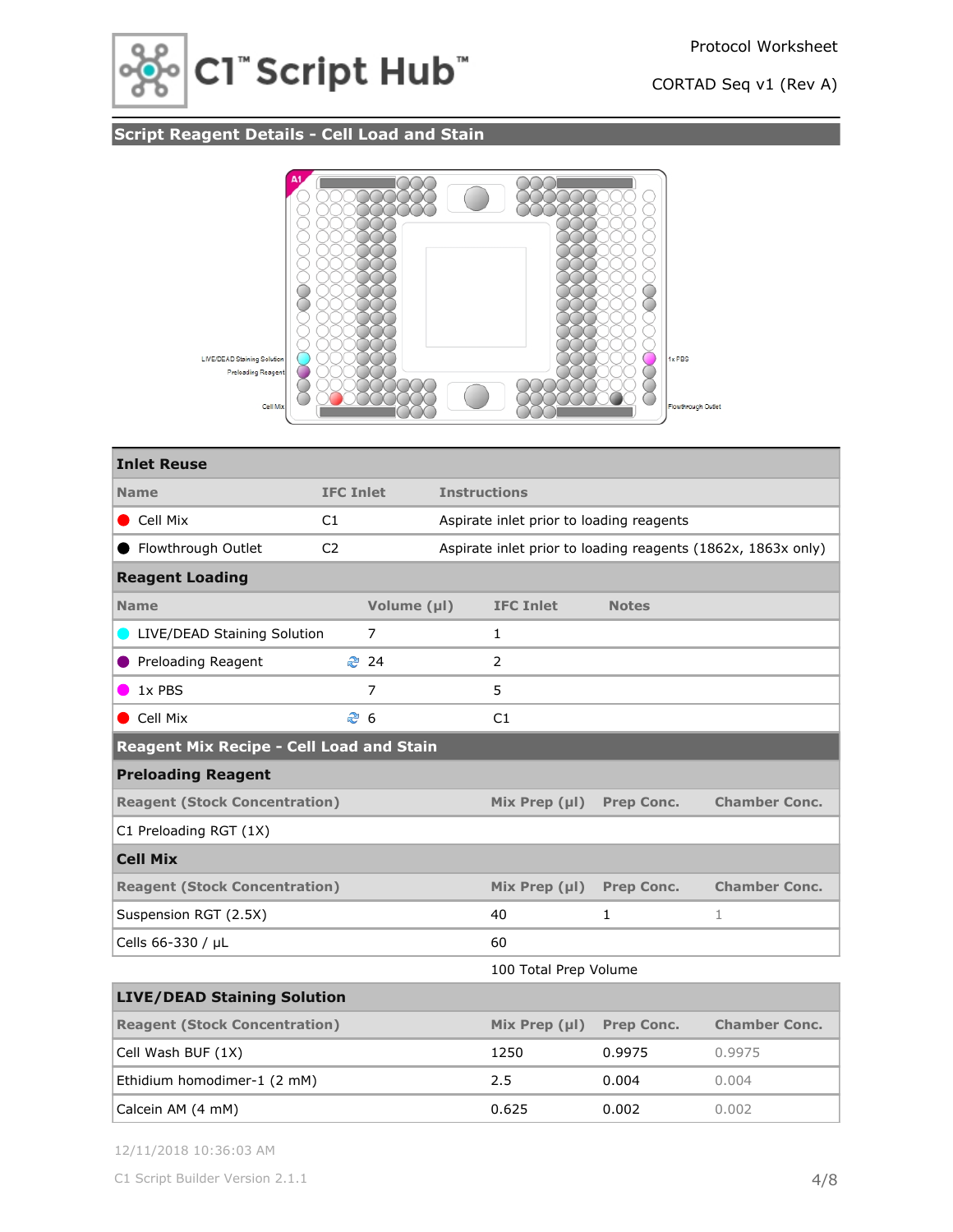

Protocol Worksheet

CORTAD Seq v1 (Rev A)

### 1253.125 Total Prep Volume

| 1x PBS                               |                          |                      |
|--------------------------------------|--------------------------|----------------------|
| <b>Reagent (Stock Concentration)</b> | Mix Prep (µl) Prep Conc. | <b>Chamber Conc.</b> |

 $1x$  PBS  $(1X)$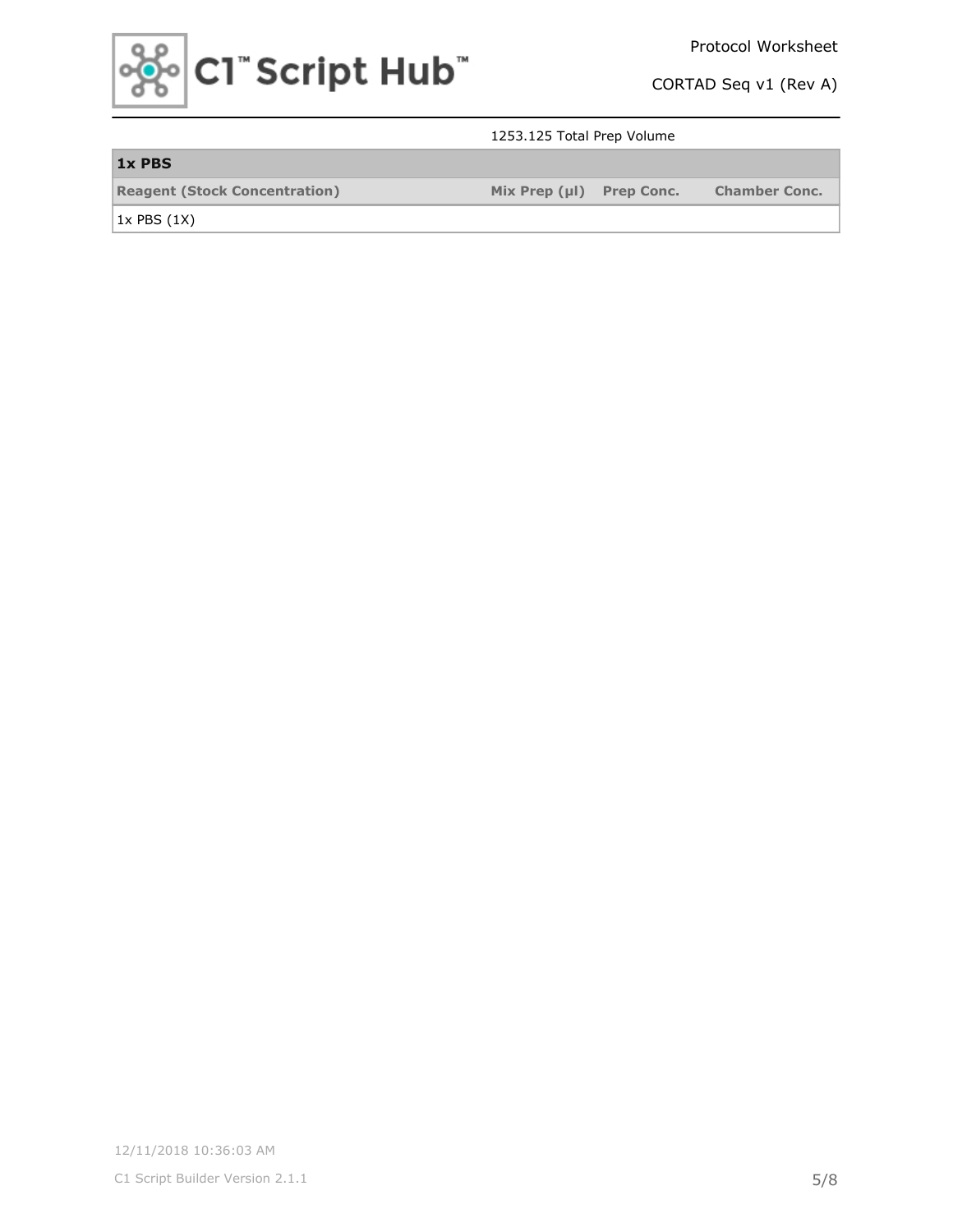

# **Script Reagent Details - Sample Prep**



| <b>Inlet Reuse</b>                      |                  |             |                                                              |                                          |                   |                      |
|-----------------------------------------|------------------|-------------|--------------------------------------------------------------|------------------------------------------|-------------------|----------------------|
| <b>Name</b>                             | <b>IFC Inlet</b> |             | <b>Instructions</b>                                          |                                          |                   |                      |
| <b>Preloading Reagent</b>               | 2                |             |                                                              | Aspirate inlet prior to loading reagents |                   |                      |
| Flowthrough Outlet                      | C <sub>2</sub>   |             | Aspirate inlet prior to loading reagents (1862x, 1863x only) |                                          |                   |                      |
| <b>Reagent Loading</b>                  |                  |             |                                                              |                                          |                   |                      |
| <b>Name</b>                             |                  | Volume (µl) |                                                              | <b>IFC Inlet</b>                         | <b>Notes</b>      |                      |
| Preloading Reagent                      | ₹ 24             |             |                                                              | 2                                        |                   |                      |
| Lysis buffer                            |                  | 7           |                                                              | 3                                        |                   |                      |
| RNA Seq RT Mix                          |                  | 8           |                                                              | 4                                        |                   |                      |
| RNA Seq PCR Mix                         |                  | 24          |                                                              | 7                                        |                   |                      |
| RNA Seq PCR Mix                         |                  | 24          |                                                              | 8                                        |                   |                      |
| Harvest Reagent                         |                  | 180 µl each |                                                              | Harvest Inlets                           |                   |                      |
| <b>Reagent Mix Recipe - Sample Prep</b> |                  |             |                                                              |                                          |                   |                      |
| <b>Preloading Reagent</b>               |                  |             |                                                              |                                          |                   |                      |
| <b>Reagent (Stock Concentration)</b>    |                  |             |                                                              | Mix Prep $(\mu I)$                       | <b>Prep Conc.</b> | <b>Chamber Conc.</b> |
| C1 Preloading RGT (1X)                  |                  |             |                                                              |                                          |                   |                      |
| <b>Lysis buffer (Secondary)</b>         |                  |             |                                                              |                                          |                   |                      |
| <b>Reagent (Stock Concentration)</b>    |                  |             |                                                              | Mix Prep $(\mu I)$                       | <b>Prep Conc.</b> | <b>Chamber Conc.</b> |
| Triton X-100 (100%)                     |                  |             |                                                              |                                          |                   |                      |
| TRIS pH8.0 (1M)                         |                  |             |                                                              |                                          |                   |                      |
| <b>KCI (3M)</b>                         |                  |             |                                                              |                                          |                   |                      |
| EDTA (0.5 mM)                           |                  |             |                                                              |                                          |                   |                      |
| <b>Lysis buffer</b>                     |                  |             |                                                              |                                          |                   |                      |
| <b>Reagent (Stock Concentration)</b>    |                  |             |                                                              | Mix Prep $(\mu I)$                       | <b>Prep Conc.</b> | <b>Chamber Conc.</b> |

12/11/2018 10:36:03 AM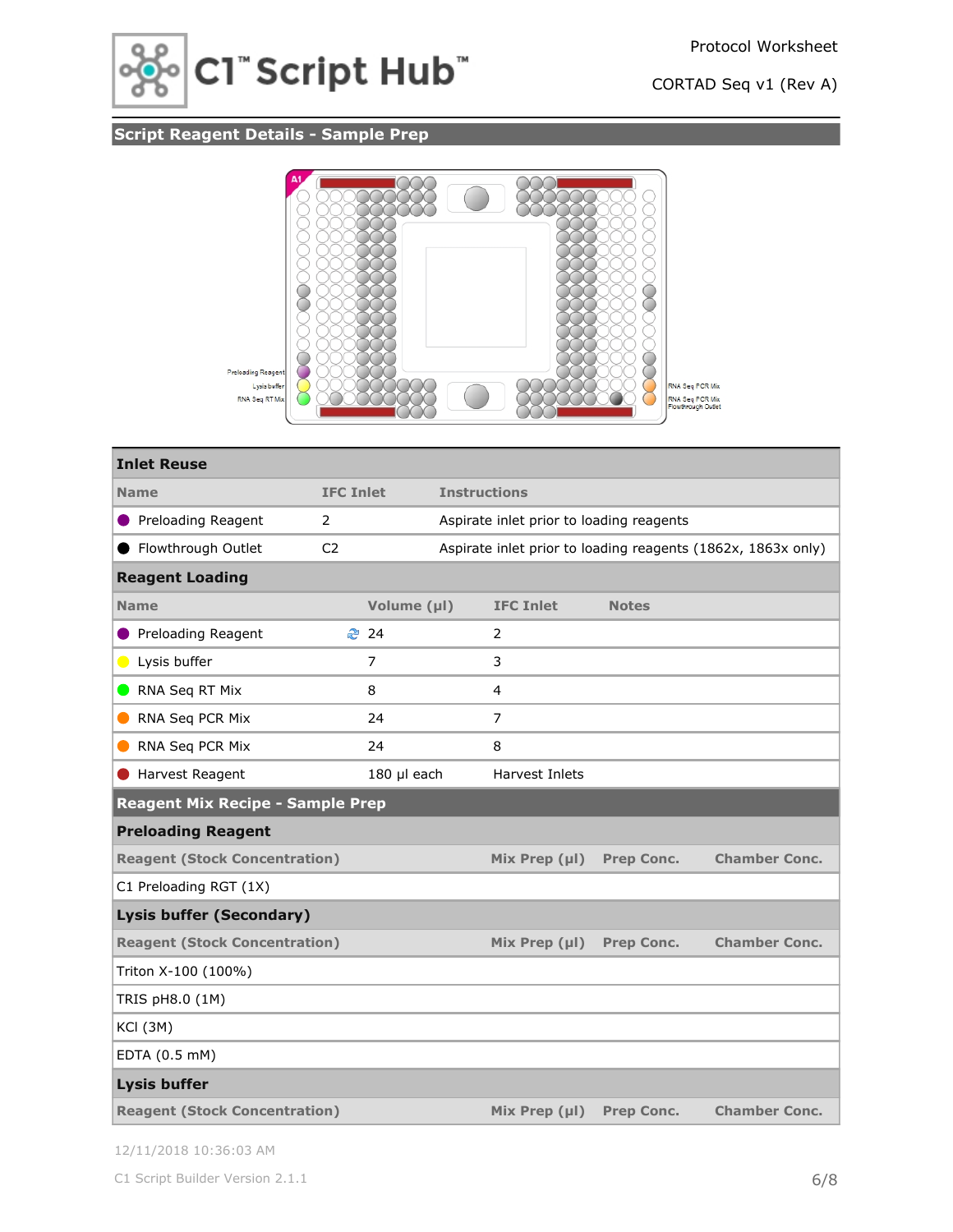

| C1 Loading RGT (20X)            |      | 1.9934 | 1.3296 |
|---------------------------------|------|--------|--------|
| RNase Inhibitor (40 U/µl)       |      | 1.3289 | 0.8864 |
| 3' SMART CDS Primer IIA (12 µM) | 14   | 5.5814 | 3.7228 |
| Water (1X)                      | 11.5 | 0.3821 | 0.2548 |
| Polaris Lysis plus reagent (1X) | 0.6  | 0.0199 | 0.0133 |
| Lysis buffer                    |      |        |        |

| <b>RNA Seq RT Mix</b>                        |                    |                   |                      |
|----------------------------------------------|--------------------|-------------------|----------------------|
| <b>Reagent (Stock Concentration)</b>         | Mix Prep $(\mu I)$ | <b>Prep Conc.</b> | <b>Chamber Conc.</b> |
| C1 Loading RGT (20X)                         | 1.2                | 0.7229            | 0.4128               |
| 5X First-Strand Buffer (Rnase-free) (5X)     | 11.2               | 1.6867            | 0.9631               |
| Dithiothreitol (100 mM)                      | 1.4                | 4.2169            | 2.4078               |
| $dNTP$ Mix $(10$ mM)                         | 5.6                | 1.6867            | 0.9631               |
| SMARTer IIA Oligonucleotide (12 µM)          | 5.6                | 2.0241            | 1.1558               |
| RNase Inhibitor $(40 \text{ U/}\mu\text{I})$ | 1.4                | 1.6867            | 0.9631               |
| SMARTScribe Reverse Transcriptase (100 U/µl) | 5.6                | 16.8675           | 9.6313               |
| Polaris RT plus reagent (20X)                | 1.2                | 0.7229            | 0.4128               |
|                                              |                    |                   |                      |

33.2 Total Prep Volume

30.1 Total Prep Volume

| <b>RNA Seq PCR Mix</b>                                                                 |                      |                   |                      |  |  |  |
|----------------------------------------------------------------------------------------|----------------------|-------------------|----------------------|--|--|--|
| Comments:<br>. - - - - - - - - -                                                       |                      |                   |                      |  |  |  |
| 3 sets of EGFR gDNA primers: Three sets of EGFR gDNA primers (4.5 uM, 1 uL primer set) |                      |                   |                      |  |  |  |
| <b>Reagent (Stock Concentration)</b>                                                   | Mix Prep $(\mu I)$   | <b>Prep Conc.</b> | <b>Chamber Conc.</b> |  |  |  |
| C1 Loading RGT (20X)                                                                   | 4.5                  |                   | 0.811                |  |  |  |
| <b>PCR-Grade Water</b>                                                                 | 60.5                 |                   |                      |  |  |  |
| 10X Advantage 2 PCR Buffer (10X)                                                       | 10                   | 1.1111            | 0.9011               |  |  |  |
| 50X dNTP Mix (10 mM)                                                                   | 4                    | 0.4444            | 0.3604               |  |  |  |
| IS PCR primer $(12 \mu M)$                                                             | 4                    | 0.5333            | 0.4325               |  |  |  |
| 50X Advantage 2 Polymerase Mix (50X)                                                   | 4                    | 2.2222            | 1.8022               |  |  |  |
| 3 sets of EGFR gDNA primers $(4.5 \mu M)$                                              | 3                    | 0.15              | 0.1217               |  |  |  |
|                                                                                        | 90 Total Prep Volume |                   |                      |  |  |  |
| <b>Harvest Reagent</b>                                                                 |                      |                   |                      |  |  |  |

| <b>HIGH YEST MEASEIN</b>             |                    |                   |                      |
|--------------------------------------|--------------------|-------------------|----------------------|
| <b>Reagent (Stock Concentration)</b> | Mix Prep $(\mu I)$ | <b>Prep Conc.</b> | <b>Chamber Conc.</b> |
| C1 Harvest RGT (1X)                  |                    |                   |                      |